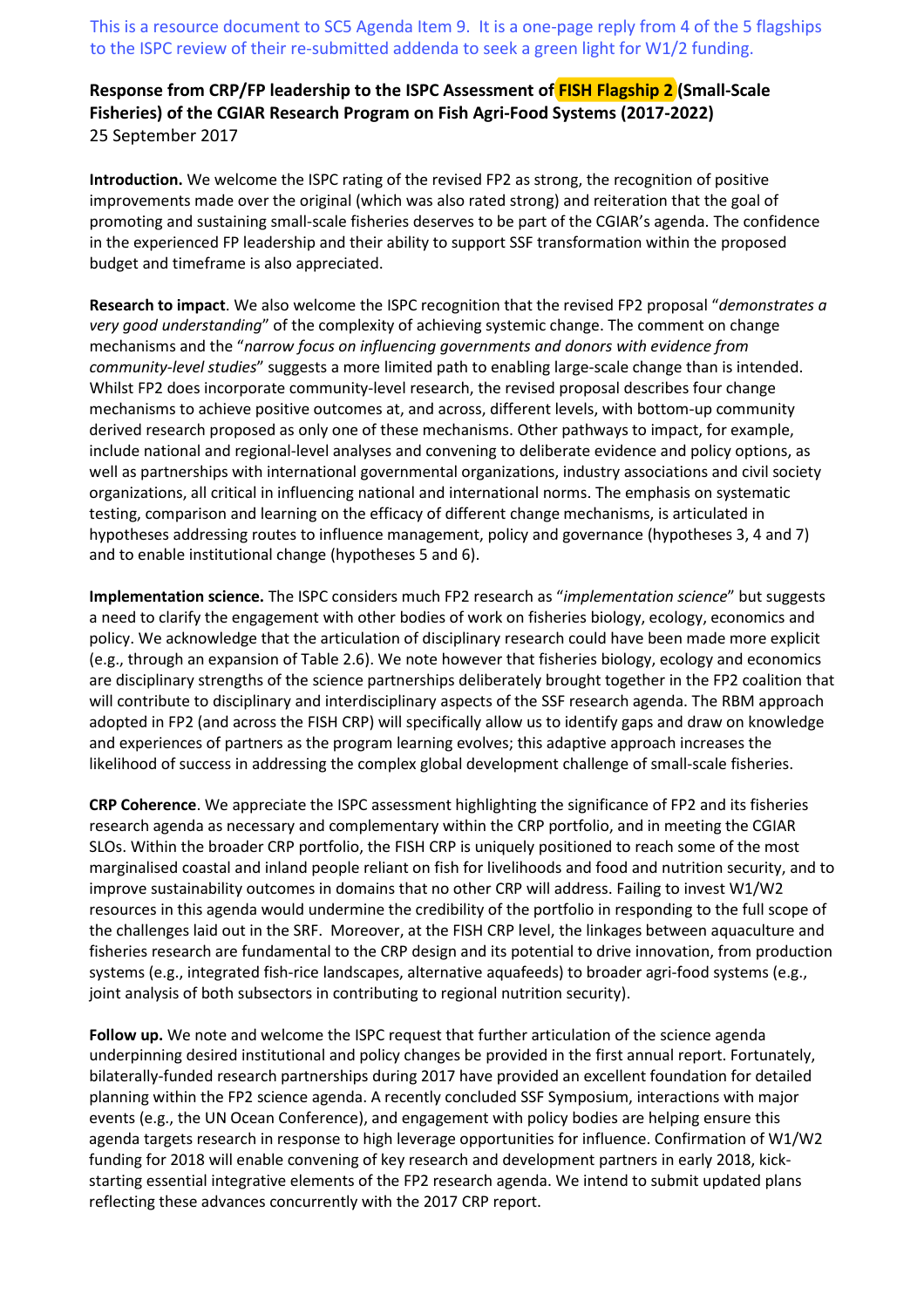

Jalan CIFOR, Situ Gede Bogor Barat 16115, Indonesia

Bogor, 23 September 2017

Marco Ferroni, Chair, CGIAR SMB Elwyn Grainger-Jones, Executive-Director, CGIAR SMO

## **Re:** FTA Flagship Program 2

FTA takes note of the positive evaluation and "strong" rating by the ISPC of the resubmitted FTA FP2 proposal on trees for smallholder livelihoods (submitted  $31<sup>st</sup>$  July 2017). This is an important outcome for the collective work of all the FTA scientists involved in reformulating the flagship proposal.

We are pleased by the endorsement by ISPC that FTA FP2 research is of very high quality, with a "robust theory of change", "a clear strategy for impact" and a research-in-development approach to generate international public goods that "is coherent, and if implemented well, can set an example for other CRPs".

As a consequence, and in order to enable FTA FP2 to deliver on its expected outputs and outcomes, we now request the System Management Board and the System Council to concomitantly (i) lift the ban on FP 2 receiving W1+2 funds from January 1, 2018 onward and (ii) reinstate in full the W1+2 resources requested in the FTA full proposal's finplan, for the duration of the remainder of phase 2. This implies authorizing FTA to receive a W1+2 level of funding starting at USD 11.5m for 2018. For historical reasons (independent from performance) FTA is among the CRPs receiving the lowest amount of  $W1+2$  funds.

The resubmitted FP2 proposal clearly explains how W1+2 resources are critical for achieving FTA FP2's theory of change, to drive the overall research portfolio, as well as to allow the generation of international public goods, enabling the understanding of how contextual factors affect the performance of options.

Yours sincerely,

Anne-Marie Izac Chair, Independent Steering Committee of FTA Vincent Gitz Director, FTA



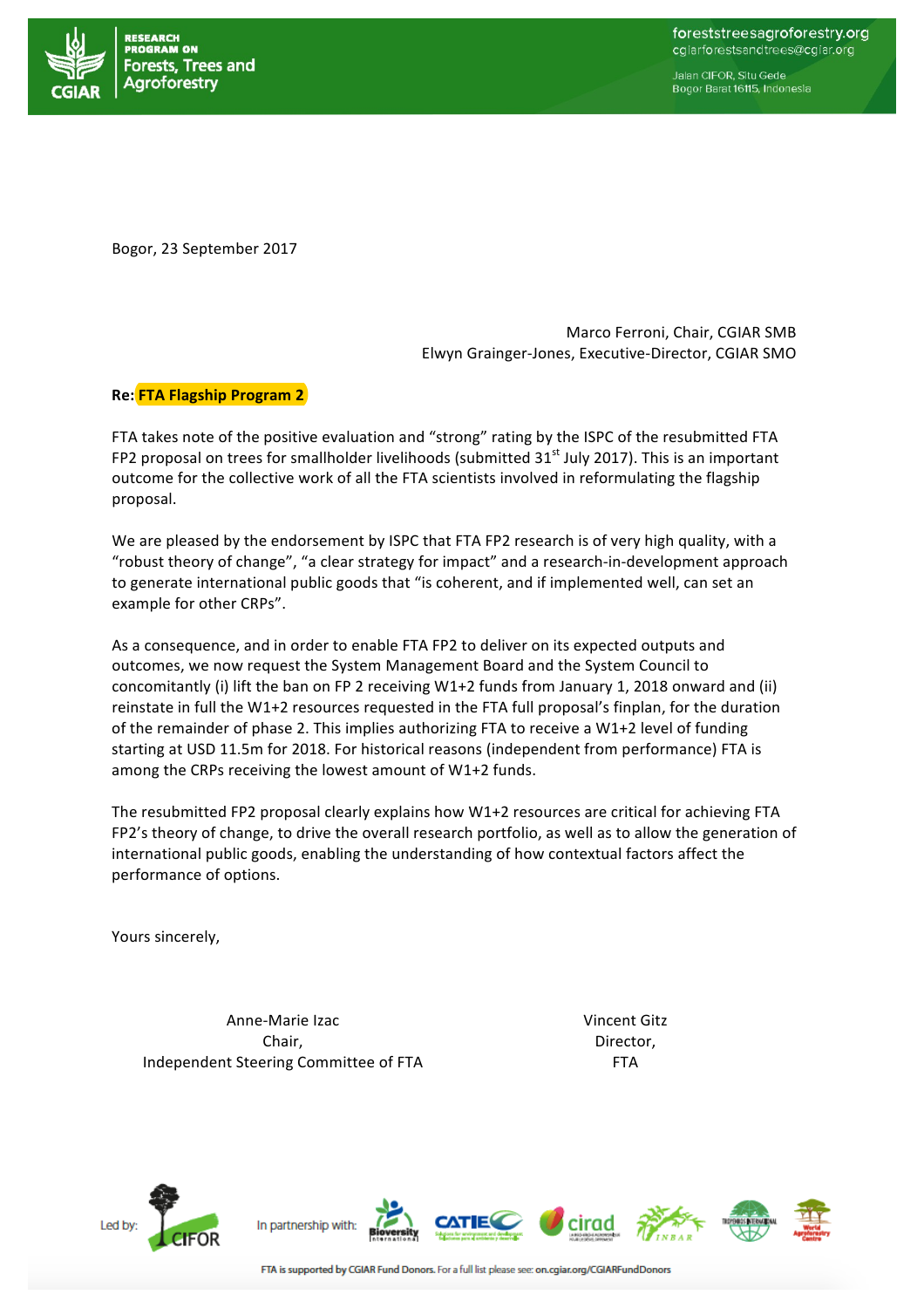## **Response to the ISPC Assessment of Livestock FP-3 (Livestock feeds and forages) of the Livestock CRP**

ILRI and the Livestock CRP management wishes to bring to the attention of the System Management Board a number of points on the ISPC review regarding the 'weak' grade this flagship received.

**ISPC's acknowledgement of the "high strategic relevance [of] animal nutrition as a constraint to productivity increases".** Simple biology explains the critical role of feed to achieve the gains from the full range of livestock research and hence the coherence of the CRP Theory of Change relies in part on the feeds component. This in and of itself does not justify approval of the flagship, but it is important to recognize the obvious implications for the ability of the overall CRP to achieve impact.

**The lack of criticism of the quality of science proposed by the flagship**. The three main 'weaknesses' relate to track record and the ability of the flagship to take results to scale, comparative advantage and lack of information, rather than the science itself where ISPC's particular mandate lies. Issues raised in the review therefore relate primarily to information gaps and qualitative judgements, not to questioning the proposed science. In our understanding, the absence of science-based objections from ISPC and the earlier strong endorsement from the donors should be important considerations in the decisions going forward.

**The contradiction in assessment between the ISPC and the donors as regards two main ISPC concerns: potential for the flagship to achieve impact and questionable CG comparative advantage**. Regarding the first concern, the previous (pending the outcome of the current exercise) strongly positive donor assessment of the flagship is based on donor intelligence about development investor needs and opportunities. As to the second concern, the strong donor endorsement of CG comparative advantage is at odds with the ISPC view. The ISPC conclusion appears based on a perception that the flagship outputs are largely limited to improved forages, whereas the revised proposal lays out a more balanced portfolio with W1/2 investment in upstream work for both forages and dual purpose crops reduced to 50%, with the remainder dedicated to enable foresight assessment and feed strategies and technologies delivered and tailored to local contexts. The ISPC review also concludes that the "assertion that seed multinationals rely on CG breeding program for cultivars is insufficient to make a case for investment": rather, this was intended to demonstrate the absence of alternative suppliers. The ISPC review cites Embrapa's stronger track record but the reviewers do not appear to be aware that CG bred next-generation Brachiaria cultivars (the most widely distributed planted forage) were commercialized with private partners a decade before Embrapa's first outputs or that Embrapa's ability to deliver focuses on Latin America and its particular environments versus the global scope of the CG efforts, including smaller scale systems and marginal areas. Only the CG was able to support NARS in responding, for example, to Napier disease outbreaks in East Africa.

**Misleading points in the review should also be taken into account.** ISPC characterizes the successful partnership of CIAT forage research with a company as "public funds underwriting R&D efforts". In fact, the R&D work is fully funded by the company and it is instead an excellent example of the type of innovative CGprivate sector partnership that donors encourage the CG to develop. Such partnerships help protect centres' core capacity and create opportunities for added value, including introducing traits that benefit producers in difficult environments, while providing a direct pathway to scale as local private sector capacity is developed.

**The apparent contradiction between the low priority given to the upstream genetics and breeding work by ISPC and the higher priority we were instructed to give W1/2 investment in such research** by representatives of the Fund Council during the CRP proposal development.

Based on these concerns, we urge that SMB advise approval for W1/2 funding to the flagship.

Information note: Livestock did not offer any additional submissions on FP5, livestock and income, which was supported by the ISPC.